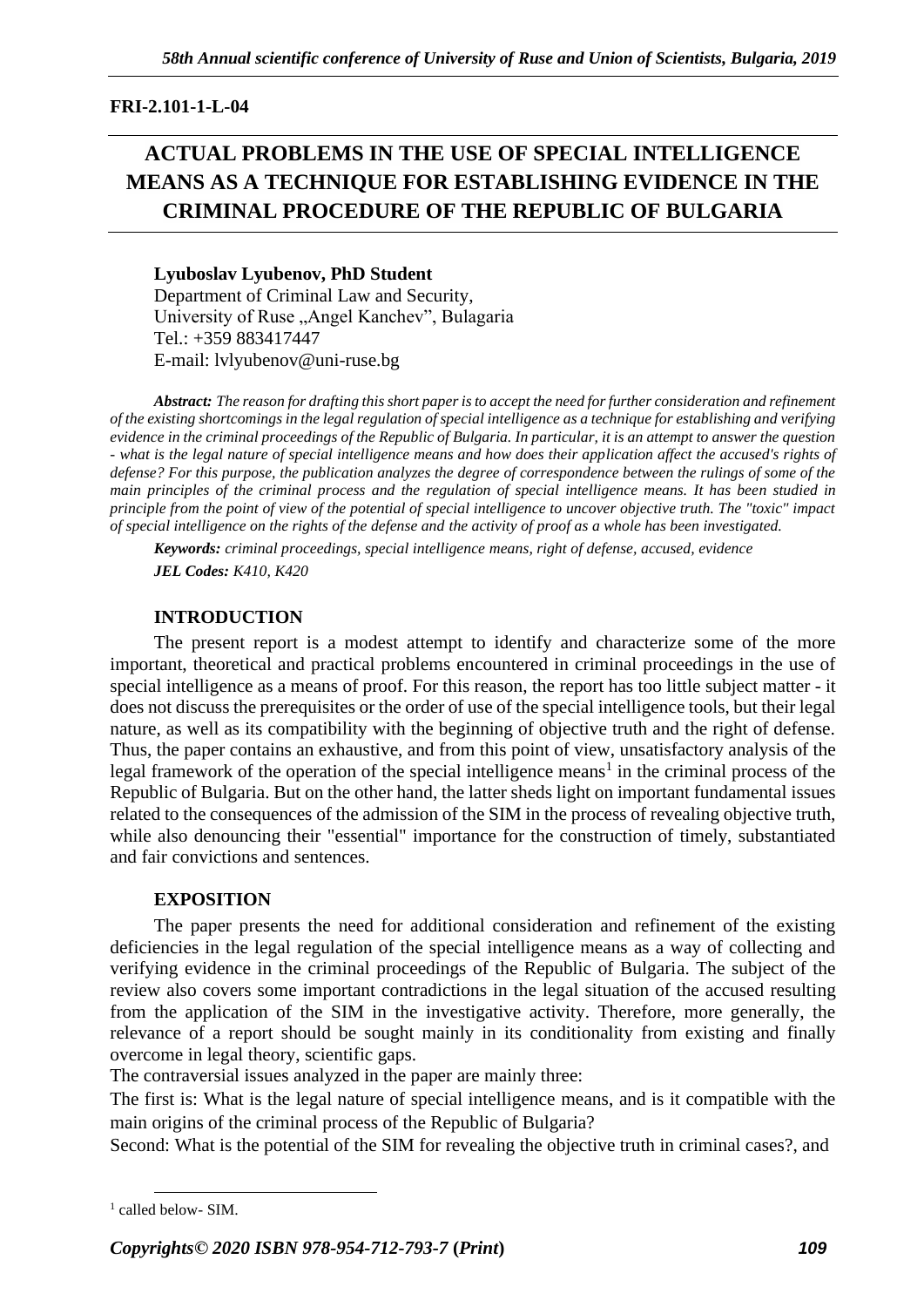The third: How does it affect of the defendant's right to the application of the SIM?

Concept of SIM

Our law knows several distinct ways of investigating criminal proceedings. According to Art. 136 of the Criminal Procedure Code (CPC), special intelligence means is one of them. According to Art. 172 of the CPC special intelligence means are: "…technical means - electronic and mechanical devices and substances that serve to document operations of the controlled persons and sites, as well as operational techniques - observation, interception, shadowing, penetration, marking and verification of correspondence and computerised information, controlled delivery, trusted transaction and investigation through an officer under cover". Therefore, SIM are those technical means and operational means that, according to the CPC, serve to reveal the objective truth in a particular category of criminal cases.

Exposition of the problems

The report does not argue about the regulatory existence of the SIM; they are regulated in both the Special Intelligence Means Act and the CPC. It is also not denied that the exploitation of SIM in some sense aids and facilitates the fight against serious deliberate crime. Their application is very useful in the detection of crimes whose proving is extremely difficult. But this benefit should not be overestimated or unilaterally explicated as a modern, European and democratic achievement that makes the SIM an important guarantee of citizens' rights and the disclosure of objective truth in criminal cases. It is time to recall that the procedural law itself gives secondary importance to the SIM as a means of reaching objective truth. According to Art. 172, para 2 of the CPC, special intelligence means are used when required in the investigation of serious criminal offences, if the relevant circumstances cannot be established otherwise, or if their establishment is connected with significant difficulties. Therefore, SIM should apply "ipso jure" only subsidiarily. By which, "…the legislator reasonably acknowledged that SIM are something potentially dangerous for a fair criminal trial. If not, then it would have equated them to the other methods."<sup>1</sup> As it became clear above, SIM are of two main types: technical means and operational methods. The publication focuses mainly on the latter. It is interesting to note that the legislator himself used the word "operational methods". And this is correct, because the listed methods by their nature are actually operational search methods. However, whether their inclusion as means of proof in the criminal process is a separate issue of much greater importance than their explicit formal characterization as such. In this sense, I fully support Ivan Salov's opinion, namely: "… I do not know if we are fully aware of what the legislator did with the provision of Art. 136, para.1 CPC - I mean the inclusion of SIM as a means of proof, and with the provision of Art. 172, para. 1 CPC - the SIM defined as technical means are not interesting here, operational methods are interesting - observation, interception, shadowing, penetration, marking and verification of correspondence and computerised information, controlled delivery, trusted transaction and investigation through an officer under cover. In my opinion, these are the real SIM. And, by their very nature, they are called operational methods, methods of operational tracing acrivities (OTA), of being an extraprocedural, conspiratorial, secret activity, which is particularly susceptible to abuse ... This means only one thing - criminal-procedural activity has been replaced by the operational tracing acrivities of the respective executive authorities, the criminal process was essentially replaced by the OTA dissolved in it."<sup>2</sup> **Then, the question arises: where remain the origins of publicity, immediacy, independence and protection?** The serious answer is - they are not present in a pure and unfolded form, but as essentially damaged! How is it possible, for example, a prosecutor to be involved personally in conducting investigative actions through a SIM in a pending criminal proceeding, since he does not have the special knowledge necessary to deal with them, and after being explicitly excluded by law from the jurisdiction to apply SIM - Arg. 175 CPC? How, then, does the prosecutor exercise constant supervision over the lawful conduct of the pre-trial investigation

 $1$  Сълов, И. Тенденции в развитието на наказателнопроцесуалното доказателствено право – успешно защитена дисертация за получаване на научна степен "доктор на юридическите науки", Пловдивски Университет "Паисий Хилендарски - Юридически Факултет, Пловдив, 2017г., с. 162.

<sup>&</sup>lt;sup>2</sup> Сълов И,. Актуални въпроси на наказателния процес. С., "Нова звезда" 2014., с. 48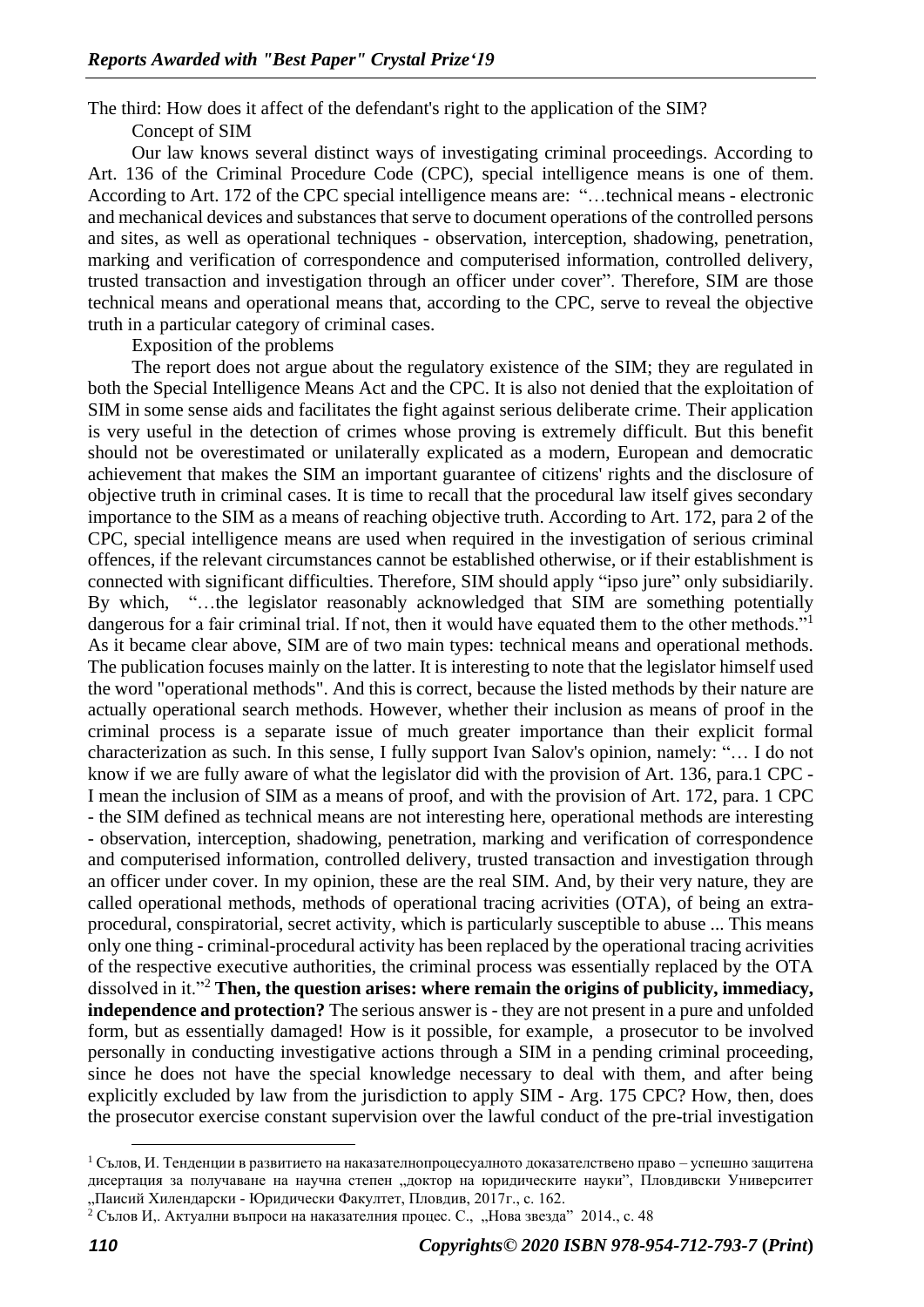(Article 46, paragraph 2, item 2 of the CPC), and how to obtain immediate impressions of its proper conduct after the investigation through the SIM is carried out secretly , what can the prosecutor guarantee? How can the supervising prosecutor remove the investigating body if he has committed a violation of the law or if he cannot ensure the proper conduct of the investigation under Art. 196 para 1, item 4 of the Criminal Procedure Code, after the respective persons applying the SIM are subordinate only to the head of the structure to which they belong – State Agency Technical Operations, State Agency for National Security, etc., and since they themselves are not explicitly mentioned as investigative bodies in Art. 52 of the CPC? Further, how is it possible, for example, for the court to carry out an examination of the evidence collected in the case using the SIM, since it does not possess the necessary knowledge and skills and also cannot participate personally in the actual investigation with SIM? Who will ensure that the evidence collected is authentic and reflects precisely the objective truth? Here it is time to point out that such guarantee cannot be the certifying witness, because according to Art. 137 of the CPC, they cannot be present when conducting an investigation with a SIM, and quite naturally this investigation is classified.

The conclusion is that there is no obstacle the indictment or sentence to be based on practically very difficult controlled evidences!

In my oppinon, the correct answer to the second contraversial question, namely what is the potential of the SIM for revealing the objective truth, is sufficient to proceed from the considerations set out below. Namely, one should not neglect the fact that SIM have many organically inherent disadvantages: they are manipulated, subject to multivariate interpretation, they create alleged cause and effect relationships, their control is extremely difficult and so on.<sup>1</sup> In addition, it can be added that the operation of SIM entails considerable costs which, in practice, are unjustified in view of their extremely low efficiency.<sup>2</sup> The results obtained through the use of the SIM can ingeniously aggravate the situation of the accused by totally eliminating the equal opportunities between defense and prosecution. It turns out that the prosecution may have two types of information obtained from two different types of investigation to convince itself of its thesis. Thus, the next important question arises, where does the beginning of objective truth remain, since with the help of the SIM there is no obstacle to directing any truth? As has already been made clear, it is always imperative to bear in mind that the SIM under Art. 175 of the Criminal Procedure Code are applied by persons qualified for this purpose from the specialized state structures of the Government, for example State Agency Technical Operations, State Agency for National Security and the Ministry of Interior. Therefore, the prosecutor, investigator or court was initially denied the opportunity to apply this method of proof personally and directly in their work, unlike the other methods specified in the law, such as interrogation, examination, search, seizure, etc. that they are subordinate in their procedural activities to the results of the activities of SIM implementing staff. Which raises another equally important issue about the ability of the court and the prosecutor in these cases to carry out a serious review and evaluation of the evidence collected, using free-standing, independent, and in-house evidence? At present, only the correctness and good faith of the executive bodies operating the SIM appear to serve as insurance against the substitution of the material reality of interest. However, faith in them and their work is not a good enough tool to guarantee the rights of citizens. Here is the moment to point out an established theory of procedural, old truth - the only procedural guarantee of certainty in the criminal process is compliance with the procedural form.<sup>3</sup> Here is what he shares on the issue of procedural reliability of the materials obtained through the use of SIM, Ivan Salov "… The usefulness of technical means can only be used if they are applied in the context of the procedural form… Procedural reliability is guaranteed only by the procedural form. And the distinction must be made between technical and procedural reliability, and not in a layered way to mix these so different things. If things were so simple, then there would be no need for a SIM and a criminal trial. The

 $<sup>1</sup>$  Вж. Пак там.</sup>

<sup>&</sup>lt;sup>2</sup> И. Сълов, Тенденции в развитието на наказателнопроцесуалното доказателствено право – успешно защитена дисертация за получаване на научна степен "доктор на юридическите науки" (под печат), София, 2017г., с. 50. <sup>3</sup> С. Павлов, Наказателен процес на Република България – обща част., С. "Сиби"., 1996 г., с. 13 – 17.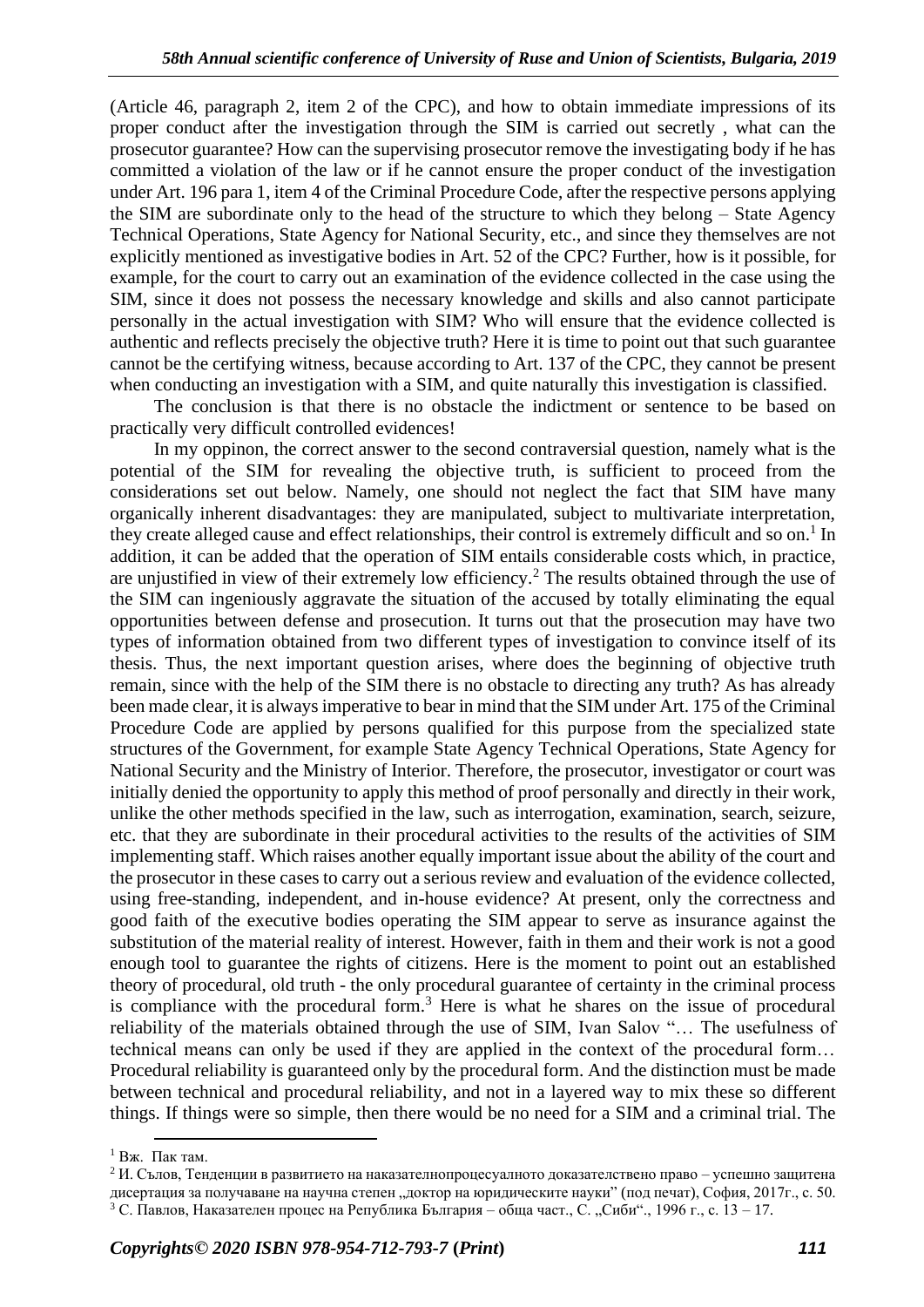CPC would be successfully replaced by a photo and cameras and investigators would be left with nothing but armed with tape recorders, photo and cinema cameras (and with the guide, of course) to record, shoot and solve crimes ... "<sup>1</sup>And so, is the CPC investigation being carried out in the form of a SIM guarantee? Of course not, the legislator himself said in the same Art. 175 of the CPC that the SIM are implemented in accordance with the procedure of the Special Intelligence Means Act. Then, what is the authenticity and validity of the evidence collected by the SIM? I leave the question open for further answer from the reader's side. It can be summarized that the use of SIM as a means of investigation creates conditions for distorting and substituting objective truth in criminal cases.

With regard to the third contraversial issue raised by the research problem, it is necessary first of all to ask whether a person actually investigated in the conditions of secrecy and confidentiality can exercise a right of defense understood as active participation in criminal proceedings in on the assertion of personal rights and legitimate interests after being initially denied the quality of a subject who knows he or she is being investigated and given this to be the subject of criminal investigation? In other words, how is it possible to exercise the right of defense in a classified investigation without knowing the beginning and the course of the investigation itself? Moreover, what is the guarantee that the SIM will be used as a means of exposing criminal actors, and not vice versa - as a means of reproducing such by artificially creating one never material reality, respectively - a criminal environment? It is enough to recall what Boris Veltchev says about the "art" of compromising: "... We live in a society where the compromise continues to be respected. The art of compromise does not require much intelligence. Even less intelligence is needed for the enthusiastic audience of compromises. It doesn't matter if something is true, the important thing is that it is humiliating for someone and that is enough to be welcomed already  $\cdot$ ..."<sup>2</sup>

Once again, it is clear from Art. 136 CPC, SIM are expressly admitted as a way of collecting and verifying evidence, ie the information collected through them on a general basis constitutes evidence. In this sense, is the Decision № 10 of 28.10.2010 of the Constitutional Court of the Republic of Bulgaria. The above mentioned judicial act adopts the following: "... The physical evidence produced or collected in the order of the special intelligence means, on a general basis, like all other physical evidence, is subject to challenge and verification in the course of a competitive trial. They can be disputed through admissible procedural means and means of proof. According to the Constitutional Court, in such a situation the situation of the defense is not materially different from the situation it would be in if it had to disprove any other material means of proof. Admittedly, the use of special intelligence means usually creates material carriers of information without the knowledge and consent of the controlled person, but no different is the situation when leaving traces on any other objects that could be used as material evidence." In my opinion, this conclusion of the Constitutional Court of the Republic of Bulgaria is a little exaggerated. It is true that the materials produced under the SIM are material means of proof, it is also true that they can be disputed only through the other admissible procedural means of proof, but it is not true that the defense is in the same situation as it would be if she had to disprove any other material means of proof. The Constitutional Court omits to note that in one case where an investigation with the SIM is not conducted, the accused has the principal opportunity to participate in the criminal proceedings under Art. 55 of the CPC, which will also say in the investigation itself, in order to have an opinion on its lawful conduct, and in the other case in the application of the SIM, this issue is not at all, the accused is the subject of investigation. Furthermore, it is not at all convincing to argue that the latter can satisfactorily and easily verify the other means of proof produced using the SIM. Here is a good example of what is being said. The circumstances perceived by the undercover officer in his / her capacity as a SIM shall be

 $1$ И. Сълов, Тенденции в развитието на наказателнопроцесуалното доказателствено право – успешно защитена дисертация за получаване на научна степен "доктор на юридическите науки" (под печат), София, 2017г., с. 44-45.

<sup>&</sup>lt;sup>2</sup> Б. Велчев. Проблеми на наказателната политика в Република България. С. "Сиела", 2012 г., с.11.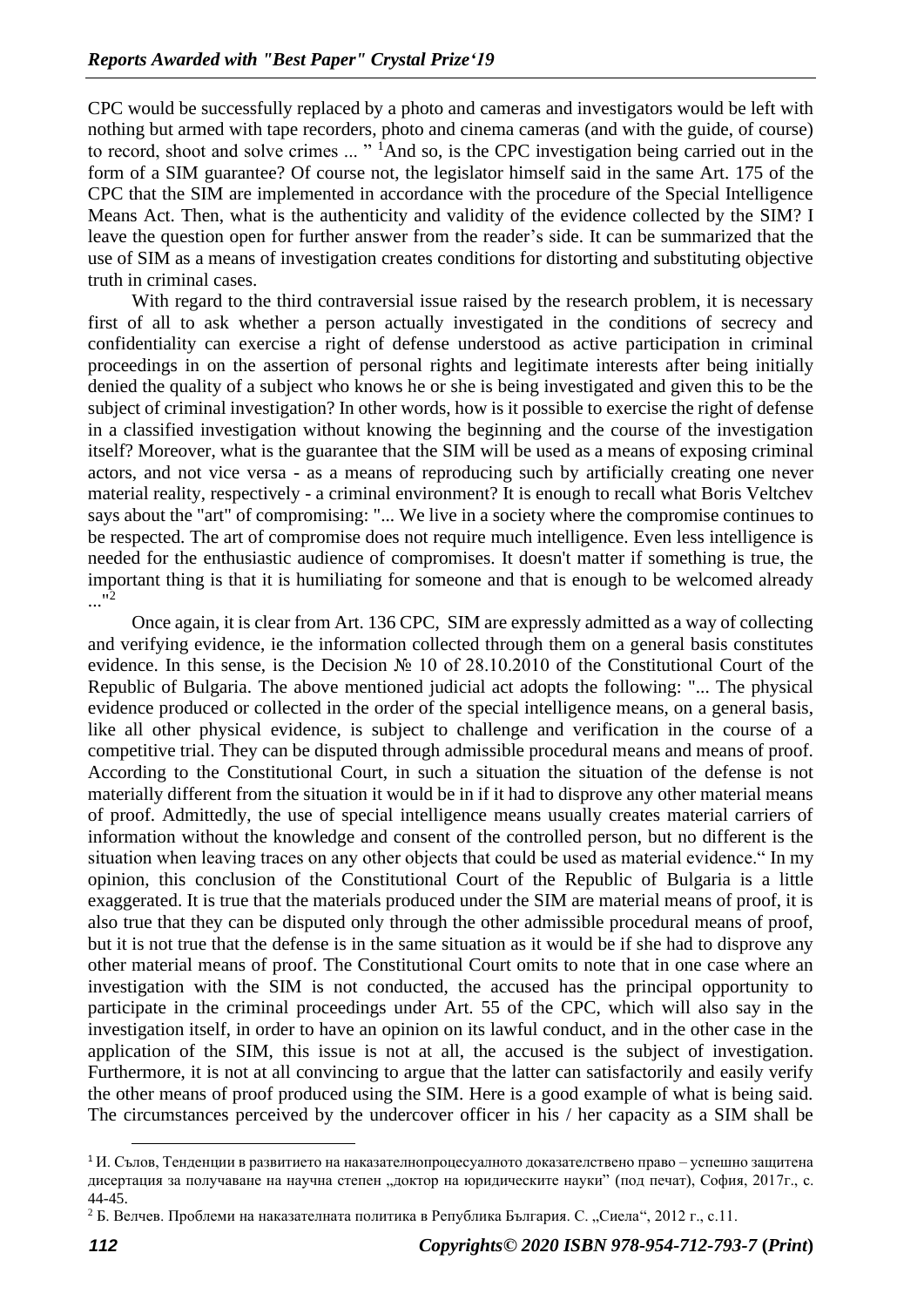reproduced in the criminal case in the form of testimony given by interrogation in accordance with Art. 141a of the Criminal Procedure Code. The undercover officer is questioned in a changed voice, and in a videoconference and in a changed image, before the start of the questioning the respective head of a specialized structure certifies that the interrogated person is the one to whom the undercover ID was given - Art. 141a, para 2 of the Criminal Procedure Code. Therefore, a number is being questioned in the criminal case whose testimony can be arbitrary and difficult to verify with other appropriate means of proof. There is no way, for example, that the circumstances which an undercover officer reproduces with his testimony can be verified through an investigative experiment requested by the accused. Thus, first, because they were collected in a conspiratorial manner, and second, because the interrogations were secreted behind a number. How, then, to order the restoration of the facts and circumstances of which he (the number) speaks, in order to verify that they may have occurred exactly as allegedly having occurred in the manner alleged to have occurred? It is not at all clear how the accused can take into account the witness's ability to orient himself properly in the case and to give credible information after the latter has given evidence with a hidden identity? The court's view that the use of special intelligence tools usually creates tangible media without the knowledge and consent of the controlled person cannot be shared, but the situation in leaving traces on any other objects is no different that could be used as material evidence. " First, as a result of the application of the SIM, material evidential means arise - Article 125, para. 2 CPC, not physical evidence, there is at all a difference between the two types of evidence - arg. Art. 104 and Art. 105 of the Criminal Procedure Code. Second, the natural leaving of the accused's footprints on objects that could be used as material evidence always objects his actual connection to the criminal event, both directly and independently, such as the production of material evidence (such as video recordings, sound recordings and surveillance and eavesdropping) in the order of the SIM, can reproduce both real and imaginary links to the criminal event. In one case, the physical evidence shall be incorporated in accordance with the CPC with the relevant probative value and the possibility of the accused to be examined, and in the second, the physical evidence shall be prepared out-of-process, through the application of the operational tracing activities. Therefore, the situation is different, both in the creating of evidence and in relation to the defendant's ability to defend himself.

The conclusion is that to some extent the application of the SIM restricts the defendant's ability to exercise his or her full rights of defense, both in the course of the investigation itself and in contesting the results of the latter.

## **CONCLUSION**

The admission of SIM as a way of collecting and verifying evidence in criminal proceedings raises a number of important questions whose answers cast doubt on their role as a determining factor in the construction of a fair and democratic criminal process. It can be said that 'de lege lata', the application of the SIM reveals some contradiction with the content of much of the main origins of the process, as well as a certain eclecticism in the legal position of the accused. In its current form, the SIM institute is a "favorable breeding ground" for the development and "cultivation" of unfair, unjustified and hasty accusations. For this reason, a future extension of the scope of operational tracing activities practices in the area of procedural evidence will inevitably turn the CPC investigation into a damning "exotic" of minimal utility for citizens' rights and the disclosure of objective truth. So, the resurrection of old and past Inquisition practices will come by itself!

#### **REFERENCES**

Velchev, S. (1924). Rakovodstvo po uglavnia process. Sofia: Pridvorna pechatnica. (*Оригинално заглавие: Велчев, С., 1924. Ръководство по углавния процес. София: И*здателство "Придворна печатница".)